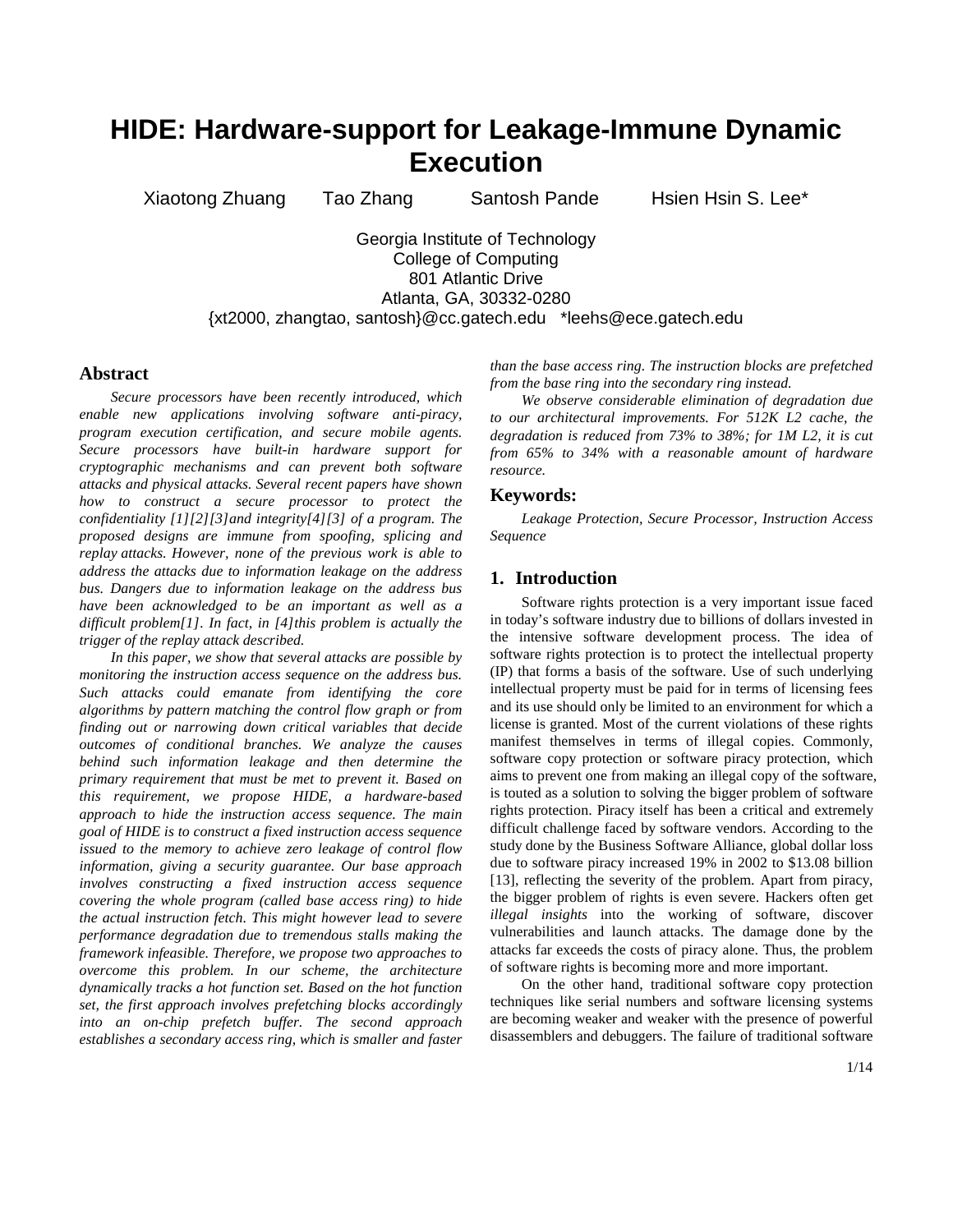copy protection schemes resides in the fact that they try to protect software by software. Since any software can be reverse engineered, such schemes can only deter the success of an attacker.

Recently, secure processors have been proposed  $[1][2][3][4][5][14]$  as a hardware solution to software copy protection, in which a hardware security boundary is demarcated. Anything inside the security boundary is trusted, while the other parts of the computer system are not trusted or in other words can be fully manipulated by the attacker. Normally, components such as processor itself and on-chip caches are inside the security boundary. On the other hand, components such as external memory or I/O devices are outside the security boundary. Both code and data going out of the security boundary must be encrypted. Lots of efforts have been put to ensure the secure processor sustain from various attacks such as spoofing, splicing, replay [1][4] and to reduce the runtime performance penalty due to additional cryptographic operations [2][3].

Encryption is one of the most powerful techniques used to prevent making illegal copies directly. However, Goldreich and Ostrovsky [8] pointed out that software protection cannot be achieved through mere encryption, any information regarding to the software must be prevented from being leaked out during the execution of the software. As pointed out earlier, such an information leakage can lead to intellectual property being stolen and the use rights granted being violated. For example, side channel information such as timing or power consumption of operations can all be utilized to discover the vulnerabilities of the software and launch attacks. The dangers are very real and many commercial smart cards have been cracked by exploiting the information leaked when they are operating [18][19]. Similarly many operating systems vulnerabilities have been discovered by observing and tampering critical data locations (such as return addresses in stack etc.). Thus, leakage protection is critical yet definitely more difficult to achieve. Information leakage at runtime may reveal dynamic control flows, sensitive data values and other valuable information that might be exploited by the attacker. In many cases, it easily invalidates copy protection through encryption.

In this paper, our focus is to combat the leakage of *instruction access sequence* on the address bus. Section 2 shows, although the attacker has no plaintext of the code after encryption, the instruction access sequence can actually help him to guess a lot of information about the code indirectly. In other words, without such a leakage protection, software copy protection through encryption is not sufficient. Moreover, sensitive data can be leaked as well. Actually, the problem of information leakage via instruction access sequence has been acknowledged in both academia and industry. Goldreich [7][8] studied the problem of hiding program memory access pattern from a theoretical point of view. However, their model is no longer proper for modern processors and under their proved lower bound, program performance may be degraded tens of

times, making the scheme unrealistic. XOM based approaches encrypt code and data outside the security boundary, making direct software piracy almost impossible. However, it fails to address the information leakage through instruction access sequence. This greatly decreases the strength of copy protection as shown in section 2. Although the problem has been noticed in [1] and [5], they both leave it open. [1] poses it as an open problem, and [5] largely ignores it. In [4], the detection of loops through the address bus becomes a starting point for the replay attack. DS5002FP microcontroller [9] is a widely used commercial *bus-encryption* processor. In DS5002FP, code blocks are stored in new addresses, which are the encrypted values of their original addresses. However, this simple bus encryption does not stop control flow leakage as well as explained in related work section.

In summary, current architectures do not provide a satisfactory solution to the leakage problem we attempt to solve. In this paper, our contributions are:

- 1. We show practical attack methods that exploit information from the unprotected instruction access sequence. Leakage from such sequence is so severe that the effects of the code and data encryption get nullified to certain extent.
- 2. We propose HIDE, an architecture approach, which *completely* eliminates information leakage due to the instruction access sequence, while the performance degradation is still within a tolerable range.

The rest of the paper is organized as follows: Section 2 discusses the motivation; section 3 deals with the preliminaries; section 4 discusses independent access sequence; section 5 presents HIDE in detail; section 6 shows evaluation results; section 7 discusses about related work and section 8 concludes the paper.

# **2. Motivation**

This section elaborates two kinds of attacks through the instruction access sequence disclosed on the address bus. We assume both code and data are protected by encryption such as in XOM[1], DS5002FP[9], and Goldreich's model[7][8], therefore cannot be obtained directly, but the instruction access sequence is subject to outside tapping. We will show that reuse code, which takes about 39% of all code in the benchmark, can be easily identified. Based on that, sensitive data is vulnerable due to value-dependent conditional branches, making both code and data encryption ineffective.



**Figure 1. Binary reuse percentage for SPEC2000.**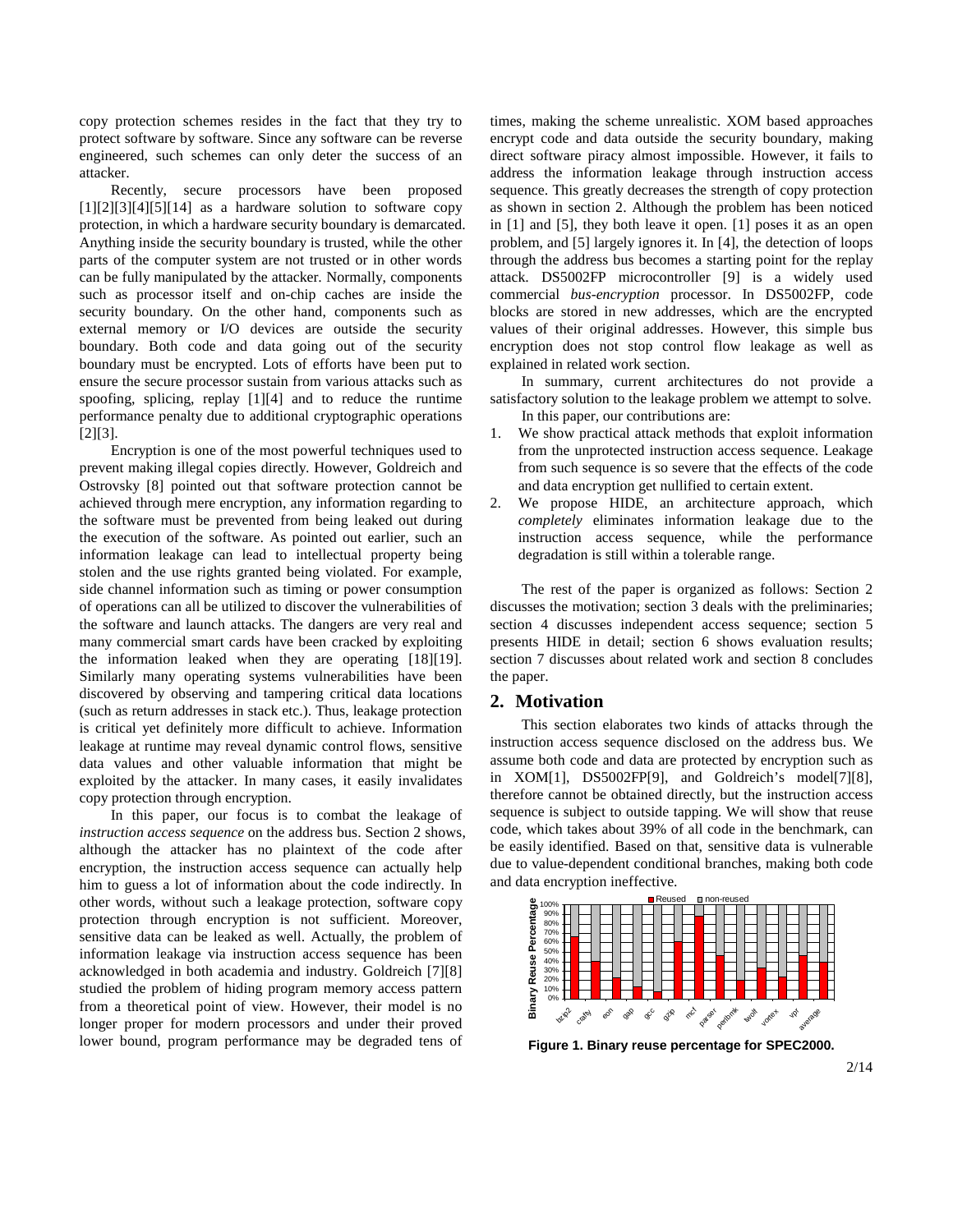For a better understanding, we will first discuss the worst case when the cache is not present like in many embedded processors e.g. some DSP, smartcard chips. Then we point out that even when caches are enabled, they cannot completely prevent information leakage on address bus.

Without caches, one obvious observation is that the dynamic control flow of the software is completely exposed to the attacker. Although the attacker has no idea about the actual instructions being executed (all instructions are encrypted), he can still obtain control flow information like branches and loops. Control flow contains the most fundamental information of a program and it provides sufficient details for the attacker to understand the program. The scenarios described in this section are only two possibilities.

## **2.1 Reuse Code Identification**

It is highly possible that the attacker can eventually capture most of the control flow after monitoring the address bus for a sufficient amount of time and experimenting the program with different inputs, because theoretically, only dead code will not be executed. Due to the following two facts, leaking the program control flow information can result in the exposure of reuse code and severely disrupt code encryption, even threaten the program's intellectual property.

### *Software Reuse and Binary-Level Similarity*

With the ever increasing of software complexity and timeto-market pressure, software development more and more relies on reusing existing modules or libraries from other companies or oftentimes from the public domain. For example, lots of classic algorithms have their standard and/or non-standard open-source implementations online. To save time, programmers tend to simply reuse the available implementations rather than crafting one from scratch. Moreover, most compilers and development tool chains are provided by a few 3rd party name-brand vendors. As a result, as long as code is reused at source level, they are similar at binary-level. In reality, most reuses are through standard prebuilt libraries, leading to nearly identical code at binary-level. We measured all SPEC 2000 Alpha binaries to find out the percentage of code that is reused from the standard C library on Alpha. As shown in Figure 1, the reuse percentage can be very high for some benchmarks like mcf (88%) and bzip2 (66%). On average, 39% of the code at binary level is from the libraries. Notice that, programs like gcc have been developed for over 10 years and very few existing modules are incorporated from older versions and thus, it is not surprising its reuse percentage is lower. However, with the exploding number of legacy code and shortened software generation time, the reuse code percentage should be much higher for most software on the market nowadays.

#### *CFG-Fingerprint of Algorithm*

It is widely known that the average length of basic blocks is only 5 to 8 instructions and a large number of instructions are branches. Conceivably, as long as the algorithms are reasonably complex, the chances for different basic blocks to form the same CFG are slim. As an experiment, we built the CFGs for various block cipher algorithms such as DES, MARS, Rijndael, RC6, and found out their CFGs are significantly different. In Figure 2, we investigate the similarity of CFGs in the standard C library of the Alpha compiler. There are 1334 procedures in the library file libc.a, with reasonable size (at least 5 basic blocks). We built the CFGs for all these procedures in which each basic block is abstracted as a node (which in fact increases chances of two CFGs being similar). We run the famous graph isomorphism algorithm by Ullman [11] (we reuse the graph matching library developed by Univ. of Naples [12]) between *any two* graphs. In Figure 2, the results show that only 5% of the comparisons find the two graphs match. If we ignore the CFGs with less than 10 basic blocks, only 0.1% match. Finally, if we ignore the CFGs with less than 15 basic blocks, only 0.05% match. This study shows that each CFG has a distinct fingerprint. Therefore, if the programmer reuses a procedure in the library with 10 or more basic blocks, the reuse is almost doomed to be found out by the attacker due to its distinctive fingerprint. Notice that, this estimation is conservative due to our abstraction of the CFGs that ignores sizes of individual basic blocks; if they are included, the number of matches would decrease further. Even if matches occur, the attacker can still narrow down to a few possible procedures that might be reused.

If only partial CFG can be identified, with subgraph matching algorithms[11][12], we can still largely detect the reuses. It is easy to show that the number of legitimate CFG graphs grows exponentially with the number of basic blocks in the CFG; therefore to hide big reuse code is almost impossible. From the prior discussion, CFG, as a matter of fact, can be regarded as the fingerprint of an algorithm.



#### **Figure 2. Isomorphic CFG pairs in the standard C library.**

Based on the two facts described above, it is quite possible that an attacker can identify the reuse components in a program given its CFG. He can collect the CFGs of all procedures in standard libraries, or for publicly available source code, compile them with a name-brand  $3<sup>rd</sup>$  party compiler and build the CFGs. By graph matching the program's CFGs with his collection, the attacker can nail down the reuse parts. This not only exposes the reuse code in its entirety, but also helps the attacker in other aspects: 1) A bunch of plaintext/ciphertext pairs for the reuse code are identified. If the hardware cannot afford integrity check due to its prohibitive performance and memory space overhead [4], the attacker might construct a program to read out other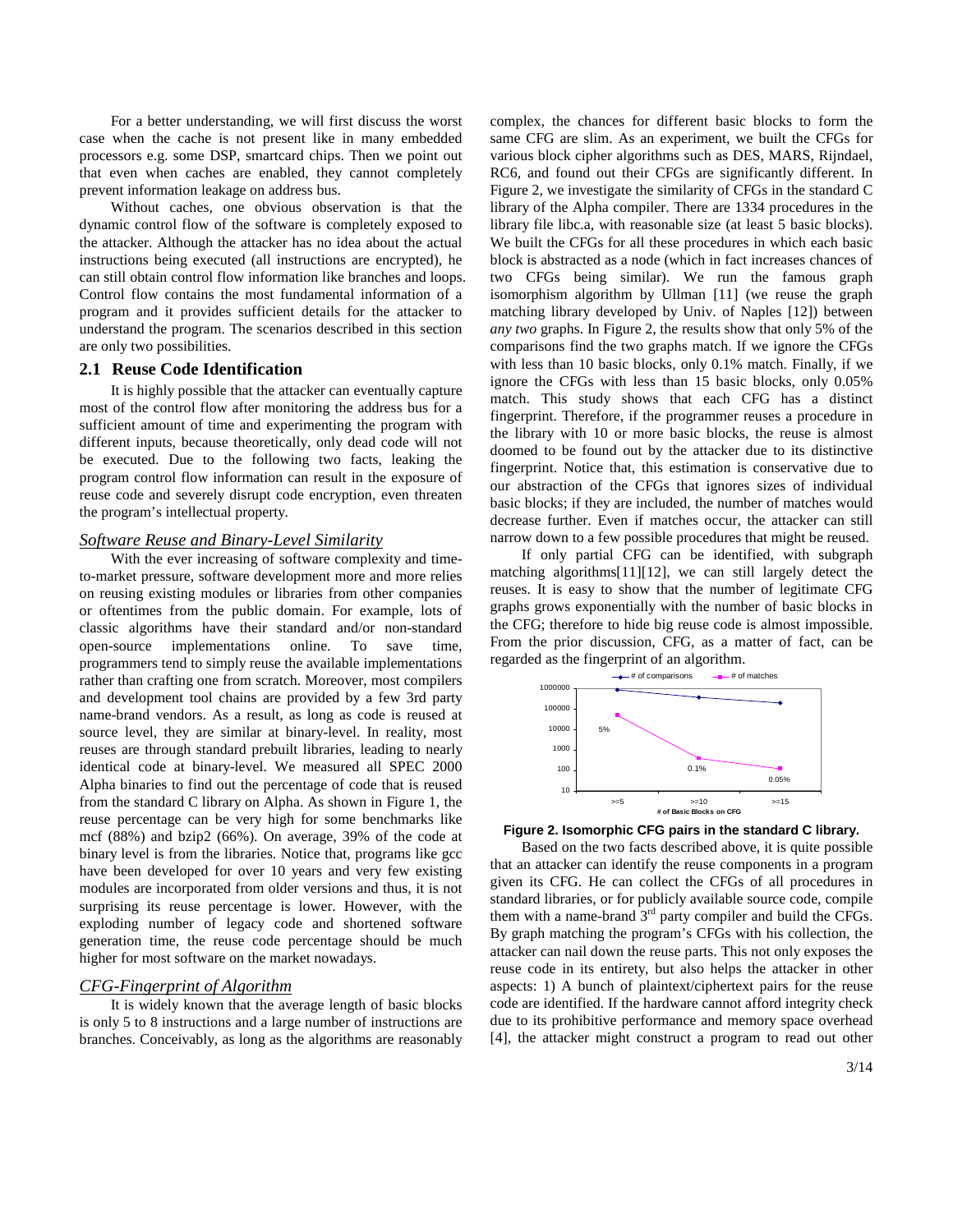code like in [6]. 2) More critically, although the code is reuse code, all data involved are private to the program. Next, we will show how critical data can be found out in some cases. 3) By watching the interaction between reuse code and the programmer's own code like calling sequence, parameters, the attacker can learn more about programmer's own code.

The technique of CFG matching is merely a particular case of pattern matching, which has been widely used in security applications such as network intrusion detection and computer virus detection.

# **2.2 Critical Data Leakage via Value-dependent Conditional Branches**

CFG matching breaks instruction encryption to some extent. In this section, we further point out that the exposure of instruction access sequence may nullify the data encryption as well.

A typical conditional branch makes a comparison between two values then decides which path to take. Therefore the control flow information, which is exposed completely in the instruction access sequence, can leak important information about the values being compared, although data are encrypted outside the processor and therefore cannot be obtained from the data bus and memory directly.

The following example assumes the algorithm used is known beforehand (most security systems assume the cryptographic algorithms used are known to the attacker) or has been detected by CFG matching. It demonstrates how the critical data (secret key in this case) is revealed.

#### *Example*

Diffie-Hellman and RSA private-key operations consist of computing  $R = y^x \mod n$ , where the attacker's goal is to find x, the secret key. To show the problem easily, we assume that the implementation uses the simple modular exponentiation algorithm in Figure 3.a, which computes  $R = y^x \text{ mod } n$ , where x is w bits long. The algorithm is widely used in software implementation, therefore we can reasonably assume the attacker has identified it through CFG matching.





The corresponding CFG for this small piece of code is shown in Figure 3.b. From Figure 3.a, we can easily find that inside the loop body if the current examined bit of x is 1, IF- branch is executed, otherwise Else-branch is executed. We assume IF-branch resides in address  $B_2$  and Else-branch resides in address  $B_3$  ( $B_2$  and  $B_3$  are different). Since the instructions are not cached, the secure processor must behave as follows: if the current examined bit of x is 1, then fetch the IF-branch in  $B_2$ , otherwise, fetch the Else-branch in  $B_3$ . This results in a sequence of addresses for  $B_2$  or  $B_3$  showing up on the address bus correspondingly. By monitoring the address bus and capturing the addresses transmitted, the attacker can guess whether the respective bits of x are 0's or 1's and get the secret key x. Even if he cannot distinguish between IF-branch and Else-branch, the information on the address bus leaves only two possible values of x to guess (the correct key or its complement).

This example tells us, if the conditional branch is known to the attacker, the direction of execution path after the branch can expose the outcome of the comparison, which might be helpful in determining or narrowing down the values involved.

Notice that missing several rounds of the for-loop can hide part of the secret key, but still help the attacker substantially to narrow down his search space. It is well known in the security domain, 64-bit encryption has much less strength than 128-bit encryption. If the attacker can capture half of the for loop, his searching space will be cut from  $2^{|x|}$  to  $2^{|x|/2}$ , which is  $2^{|x|/2}$  times faster.

This kind of attack is very similar to the timing [15] or power differential attack [16], which has been used to successfully break many commercial smart cards. However, the attack described in our paper is much simpler and more precise since monitoring a high-performance bus activities accurately can be achieved by a simple customized FPGA design as shown in [21].

#### **2.3 Cache does not Help Much**

Modern processors now typically consist of large on-chip caches. People might argue that most control flow information is hidden from outside tapping by cache.

However, since cache is a shared resource among all processes running on the processor and as the previous papers, we assume the OS is not secure (please refer to the next section about assumptions). It is very easy for the attacker to manipulate the OS so that the cache gets flushed on a context switch; alternatively the attacker can ascertain that his own process fills and occupies most cache space before switching to the process being attacked. In this way, all memory accesses are exposed directly on the address bus due to capacity misses.

Even if only one process is running, many processors have a unified L2 or L3 cache for both code and data. If the program's working set can be affected by inputs, the attacker may intentionally increase the working set size, causing more instruction misses.

Generally, cache is not predictable, especially in multiprocess environment. Different parts of the control flow can be leaked during different runs. It is possible that the attacker can finally get the whole picture.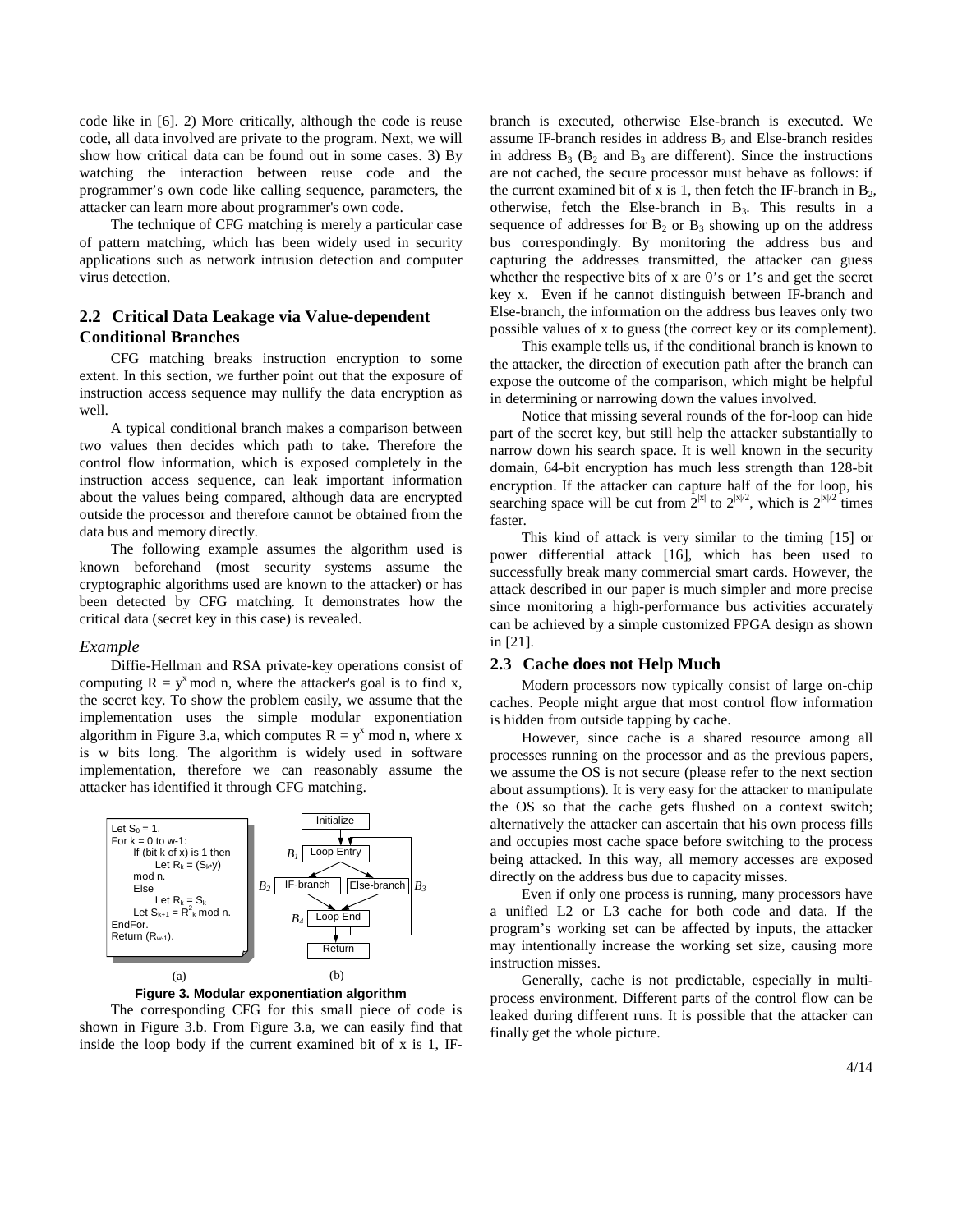On the other hand, even if the cache can hide some parts of the control flow, information still leaks to some extent. As mentioned before, subgraph matching can match partial CFG. Partial execution path can still be used to prune the searching space for critical data.

Finally, our goal is to completely eliminate the information leakage due to exposed instruction access sequence. Although on-chip cache (or some other techniques as mentioned in the related work section) can somehow confuse the attacker, they do not provide security guarantees.

## **3. Preliminaries**

#### *The Machine Model*

In our model, the only trusted hardware is the processor chip, which includes processor core, L1 and L2 cache. To support secure processor requires additional hardware, which can be assumed to be on-die as long as its size is reasonably small. The attacker has full control of the components outside the central chip, which enables him to tap on the bus (even directly inject his own data), and modify the memory contents. This model has been adopted by earlier work [1][2].

## *Assumptions*

In this work, we build our scheme based on the XOM-type architecture[1][2][3][4][5]. In other words, code is encrypted when stored outside the security boundary, prohibiting direct access to the code. In particular, we implement the stream cipher described in [2] as it is very efficient. In addition, we incorporate integrity checking into our scheme to guarantee code cannot be tampered with in memory even after relocation. (5.7) Finally, similar to other prior work, the OS is assumed to be insecure.

Information leaks through data access sequence is possible as well, e.g. stack growth indicating the invocation of a procedure, due to the scope of this paper, we did not explore the opportunities to protect access sequence to the data segments in memory.

System calls can give out control flow information somehow, but the interaction between application and operating system is unavoidable, for example, the result has to be output at last. This problem is actually left to the programmer to not to put system calls at sensitive points of the code.

Execution time cannot be hidden due to its tight association with performance. It is normally unreasonable to require the program to run for the same amount of time regardless of inputs.

We assume code size is not sensitive information, therefore can be exposed to the attacker.

Finally, we assume code misses and data misses to memory are distinguishable. An additional bit can be attached to instruction fetch requests. If a request misses in higher level caches, this bit is carried to the lower level cache request, until the fetch request reaches memory along with this bit.

#### *Objective*

We put security at the highest priority, and intend to avoid any information leakage through the instruction access sequence. Although performance degradation is inevitable, it should be properly controlled within a tolerable range for common cases. For the worst cases, security should still be guaranteed.

## **4. Independent Access Sequence**

It is very difficult to quantify how much information is leaked through the instruction access sequence. As mentioned above, even partial information can be exploited by the attacker to ease his hacking. However, the following claim is sufficient to guarantee the attacker cannot learn anything by monitoring the instruction access sequence.

*If the instruction access sequence is always independent of program execution, no information will be leaked by monitoring the sequence.* 

To achieve *independent or fixed* instruction access sequence, a naïve way is to read the whole code segment from the beginning to the end repeatedly. As shown in Figure 4.a, in each round, the whole code segment is read from beginning to the end once. No matter what is going on inside the processor, the processor always reads code blocks in this fixed sequence. Apparently, the only thing exposed is the code size, which has been assumed to be insensitive information. However, the naïve approach can lead to significant slowdown. When there is a miss fetch request from the cache, the request cannot be satisfied immediately from the memory, but has to wait till the block is read in through the fixed sequence. When the code segment is large, the processor may have to stall for a long time. For example, in Figure 4.b, if the current reading block is block 70, and the pending miss fetch requests are block 100, 200 and 50, the processor has to wait for 30 reads to block 100. Again, it has to wait another 100 reads to get block 200. To get block 50, it needs to wait till the access sequence reaches the end of the code segment (finish this round of reading), and starts from the beginning until block 50 is read in. This delay can be enormous if the code segment is very big. Conceivably, the naïve approach will cause intolerable performance loss.



#### **Figure 4. Independent instruction access sequence.**

To reduce the stall time, intuitively, we should move code blocks that have a high probability to be requested in the near future to a place that can be quickly referenced. In next section, we will present HIDE, a solution that improves performance without losing the security guarantee.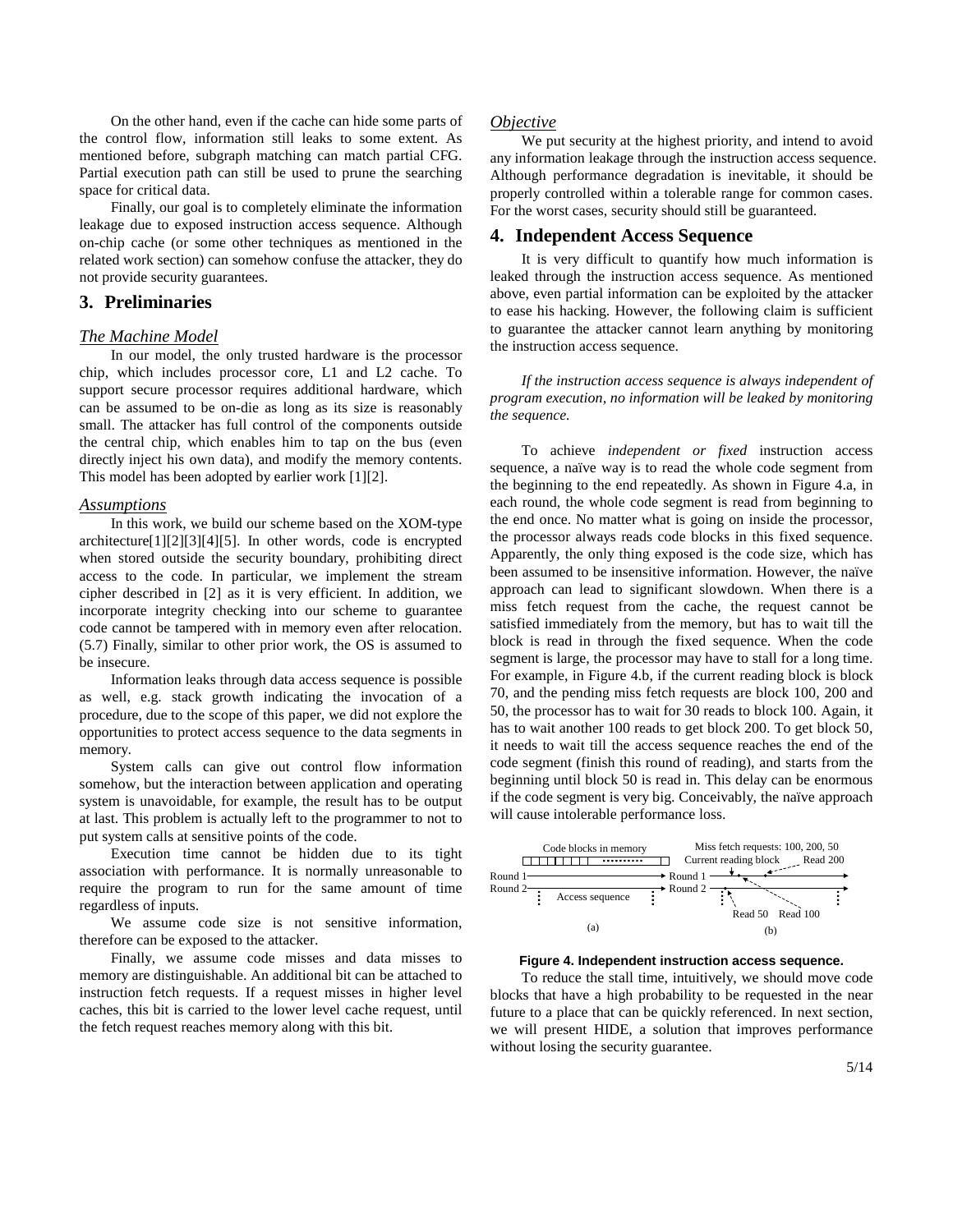# **5. HIDE**

## **5.1 Overview**

*HIDE: Hardware-support for leakage-Immune Dynamic Execution*. We use hardware support to prevent information leakage through the instruction access sequence. Here, "dynamic" means code blocks might be dynamically relocated during the execution.

HIDE dynamically maintains a *hot function set*, which keeps track of the most recently referenced functions at runtime. Based on the hot function set, code blocks belonging to hot functions are prefetched to an on-chip cache or a secondary, fixed, but faster access sequence in memory.

The idea is quite close to the memory hierarchy. We dynamically relocate code blocks that will be most likely used in the near future close to the processor. The two approaches give us a design tradeoff, i.e. on-chip area vs. memory bandwidth. We first define some terms to develop our approach.

## **5.2 Some Basic Concepts**

*Access Ring (AR):* Represents an abstract structure in the form of a ring which when continually traversed results in a fixed access sequence. AR starts at one address called *Ring Start Address*. After accessing sequentially till the *Ring End Address*, it returns to the Ring Start Address and continues with the same access pattern. In short, it accesses a contiguous piece of memory sequentially and repeatedly.

*Read Access Ring (RAR):* A special AR in which each access of the AR is a read access.

*Substitution Access:* a memory operation, which reads from a memory location, then writes back to the same location. The write-back data may or may not be the same as the read-in data. The attacker cannot tell if the data is the same or not, because it is re-encrypted using a different key when written back.

*Substitution Access Ring (SAR):* each access of the AR is a substitution access.

*Fetch Request Queue:* a small queue of unsatisfied cache miss fetches is maintained on-chip. Upon read from the ring the blocks are de-queued. This queue is normally small, since the processor will stall if the requested code block cannot be fetched. Only when it speculates on several paths, can the queue have multiple active requests.

AR can be quantified by the following metrics: *Range, Round, Speed, Period and Bandwidth*. *AR Range* is the size of memory region between ring start address and ring end address. Each *Round* is one iteration of accesses from the start address to the end address. *(Turnaround) Speed* is defined as the number of rounds accessed per time unit. *AR Period* is the time one round takes, i.e. the reciprocal of speed. *AR Bandwidth* is the bandwidth the ring takes for memory accesses. Thus, the following holds good:  $RAR_{period} = RAR_{range} / RAR_{bandwidth}$  and  $RAR<sub>speed</sub>=RAR<sub>bandwidth</sub>/RAR<sub>range</sub>$ . For SAR, it is  $SAR<sub>period</sub>=$  $2*SAR_{range}/RAR_{bandwidth}$  and  $\widetilde{SAR}_{speed}= RAR_{bandwidth}/(2*SAR_{range})$ , since SAR has both read and write operations to an address.

We also have the following claim.

*If the memory access bandwidth is fixed, then RAR (or SAR) with larger range must have slower (turnaround) speed.* 

The naïve approach mentioned in previous section can be regarded as a single monolithic RAR ranging over the entire code segment in memory. This RAR is also called *Base RAR*.

The speed of base RAR can be extremely slow when code size (the range of the RAR) becomes large. Assuming processor fetch requests are uniformly distributed over the entire code segment, the average stall time is  $1/(2*)$  speedbaseRAR), or  $\frac{1}{2}$  $*period_{baseRAR}$ .

## **5.3 Hot Function Set**

The hot function set is a small on-chip array, which dynamically tracks the most recently used functions using LRU replacement algorithm. Each entry is a pair of memory addresses, i.e. the start and end addresses of the function in memory. When a code block is read from the ring, its address is compared in parallel against all entries to find out if it belongs to one of the hot functions. To build up the hot function set, we insert a special instruction at the head of each function. The instruction simply specifies the size of the function. When the processor reads in such instruction, it first checks if the function is already in the set. If so, the function entry is relocated to the front of the array. Otherwise, the function is added to the front of the array and all the other elements are pushed down by one slot. The oldest function is kicked out of the hot function set.

The motivation behind a function level prefetching is that the base RAR is very slow, so prefetching must be done aggressively to reduce the stall time of fetch misses. We feel function calls form the right coarse granularity boundary for such a purpose.

## **5.4 Prefetch Buffer**

Prefetch buffer is an on-chip cache-style buffer to store the prefetched code blocks. Cache misses are first looked up in the prefetch buffer before being sent to the fetch request queue. The prefetch buffer is normally organized like a set-associative cache. Blocks read from the Base RAR are checked with hot function set to decide if they should be prefetched into the prefetch buffer. Figure 5 shows prefetch buffer operations.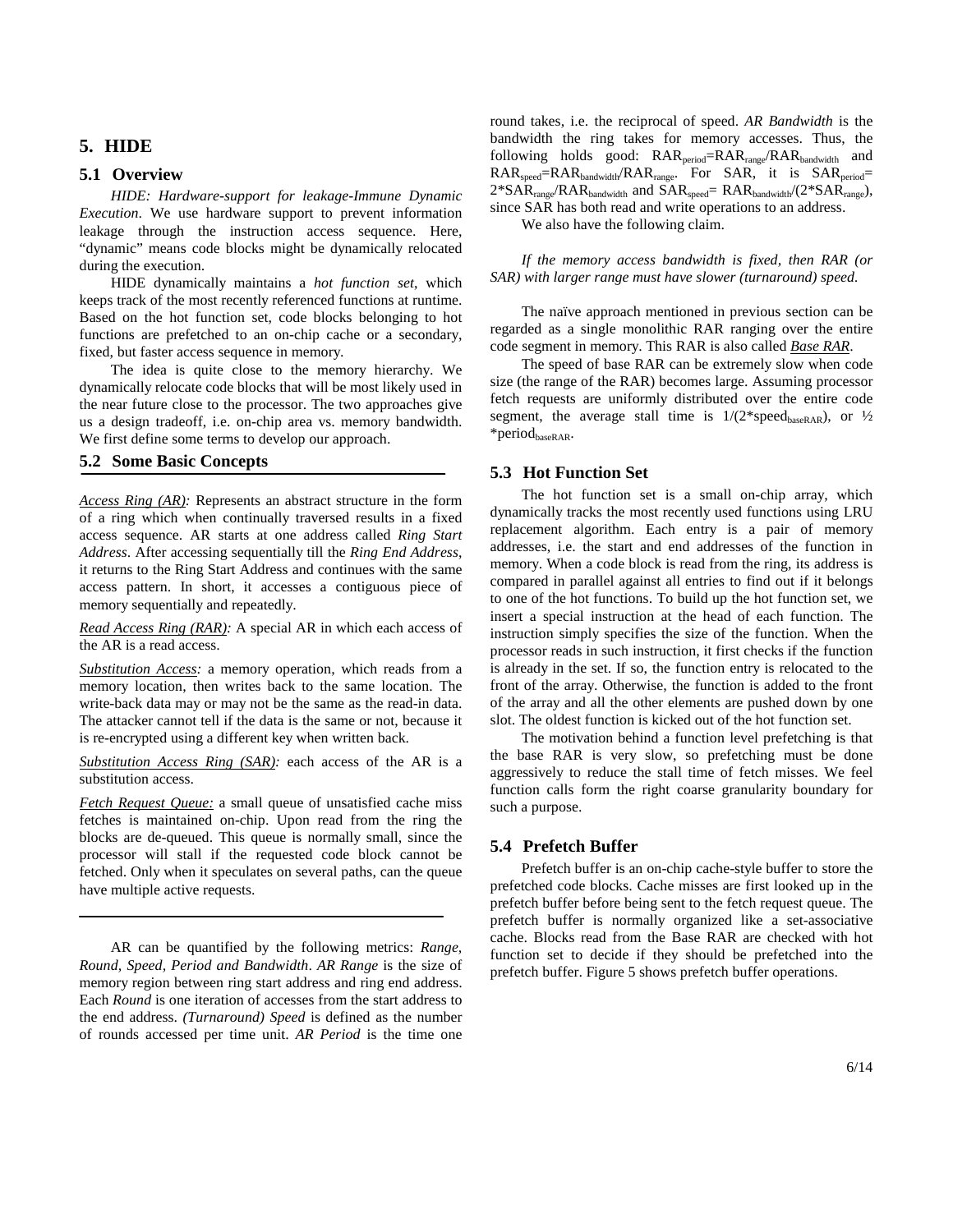

## **Figure 5. Prefetch buffer operations.**

A prefetch buffer takes on-chip space. Inside a processor, there may be many processes concurrently running, so a dedicated prefetch buffer for each process is not realistic. Under our scheme, we assume the prefetch buffer is shared among all the processes. During context switch, the prefetch buffer can be saved as a part of the process state, or we can simply flush it.

## **5.5 Prefetch Ring**

Alternatively, in addition to the base RAR, a secondary ring with smaller range and faster speed can be constructed in memory. Figure 6 shows the prefetch ring architecture. A *Prefetch SAR* is constructed in memory. Typically, the prefetch SAR takes less bandwidth than the base RAR, but its range is much smaller, so its speed is much faster than the base RAR.

On the processor side, the read-in code blocks from both rings are sent to the *Prefetch Controller*. The prefetch controller will lookup in the fetch request queue to see if there is a request for that block and decide if prefetching should be done from the base RAR to the prefetch SAR according to hot function set. We will discuss the prefetch controller in detail later. **Processor (secure) Bus (insecure) Memory (insecure)**



**Figure 6. Prefetch Ring.** 

#### *Base RAR*:

start at 0, 10000 blocks, bandwidth 2 unit *Prefetch SAR*:

start at 10000, 100 blocks, bandwidth 1 unit

*Access Sequence:* 

```
RD 0, RD 1, RD 2, RD 3, RD 10000, WR 10000, 
RD 4, RD 5, RD 6, RD 7, RD 10001, WR 10001, 
…..
```
….. RD 396, RD 397, RD 398, RD 399, RD 10099, WR 10099, RD 400, RD 401, RD 402, RD 403, RD 10000, WR 10000, …..

**Figure 7. Access sequence for the example.** 

#### *Access Sequence and Code Block Relocation*

The two rings can be allocated with different amount of memory bandwidth. We give an example in Figure 7 to show how the access sequence looks like.

Assuming each block takes one unit in the address space. The base RAR starts at 0 and its range is 10000. The prefetch SAR starts at 10000, and the range is 100. Note the prefetch SAR needs both read and write operations. The bandwidth given to Base RAR is twice of that for prefetch SAR.

The memory activities can be grouped into many steps. In each step, it reads four blocks from Base RAR, reads and writes one block from prefetch SAR. Accesses to each ring will loop back to the ring start address when it reaches the ring end address.

Initially, all code blocks in Base RAR are encrypted. All code blocks in SARs are NULL blocks. Notice that NULL blocks are not distinguishable from useful code blocks after encryption. Also two NULL blocks can be entirely different after encryption. We add one additional bit to each block to indicate whether this block is a NULL block. If it is, its content is random.

For the prefetch SAR, code blocks (the read-in ones from prefetch SAR or the ones prefetched from the base RAR) are reencrypted when writing back. Encryption/Decryption can be made very efficient as shown in [2][3]. Decryption operation at most time costs only one cycle to do XOR under stream cipher. On the other hand, encryption latency is largely hidden by the write buffer. With re-encryption, the attacker cannot correlate any write-out blocks with any read-in blocks, because each encryption is using different keys under stream cipher. Therefore, the processor can relocate code blocks at will, and the attacker has no chance to trace relocated blocks.

## *Security Strength*

Compared to the naïve approach, the access sequence with prefetch SAR is still independent of the program execution. Outside tapping only observes fixed two-ring accesses. Which blocks are prefetched could leak information if no counter measure is taken. In our scheme, whenever a code block is written out, it is encrypted using a different key. So the attacker cannot correlate code blocks and find out which blocks are actually prefetched.

## *Prefetch Controller*

The prefetch controller manages how to prefetch blocks to the prefetch SAR. The selection of blocks to be prefetched is based on the hot function set. But the decision of which block should be kicked out from the prefetch SAR needs explanation. We add an age field to each block in the prefetch SAR. The age field indicates how many rounds a block has stayed in the SAR. Ideally, the oldest block should be kicked out of the ring to accommodate the prefetched block. However, the oldest block might be far away from the current ring access point. Actually, it is not necessary to always pick the "oldest". Therefore, a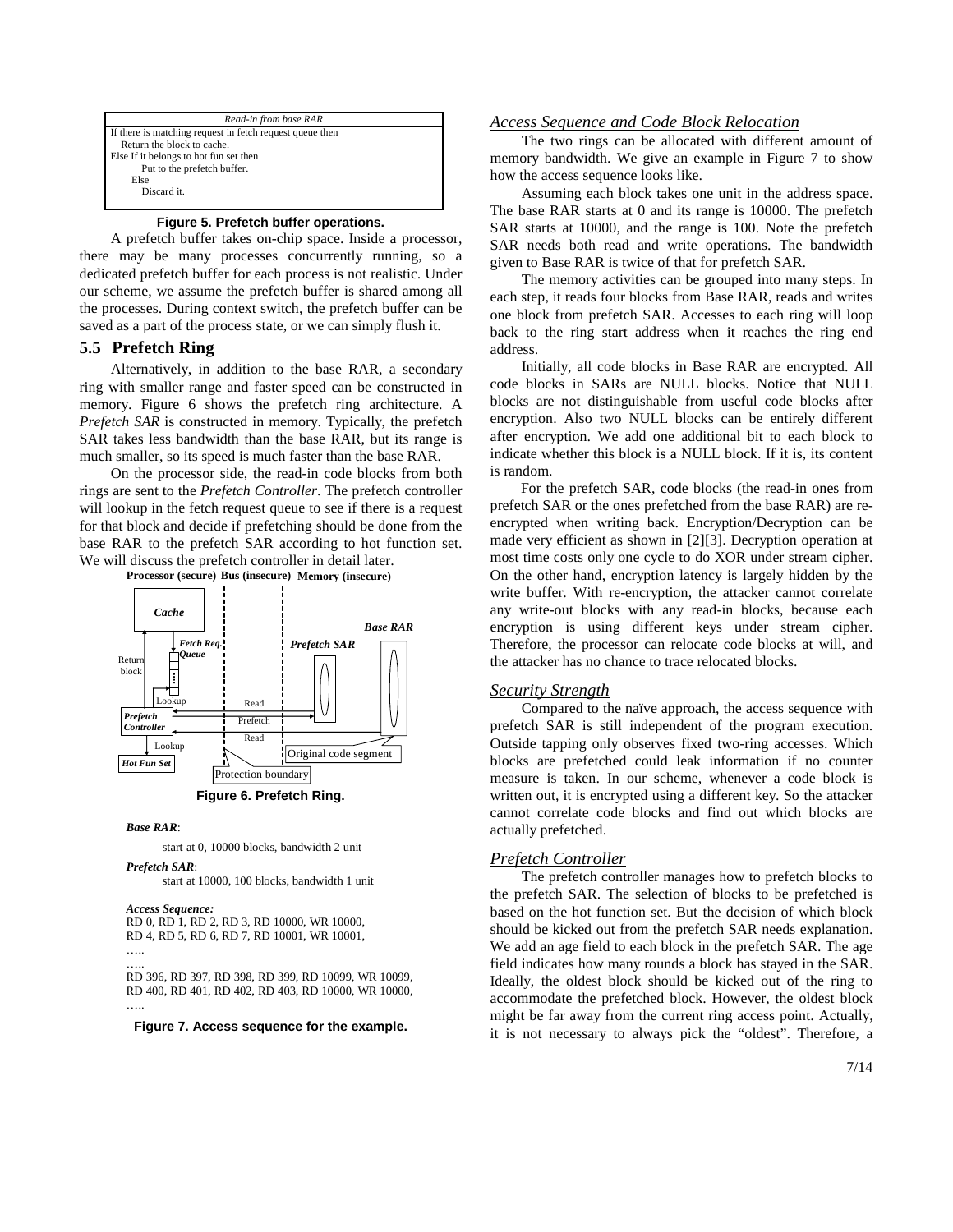*Prefetch SAR Monitor* is added, which decides if the current read-in block from the prefetch SAR can be categorized as "relatively old". In our implementation, the monitor gives a cutoff age in each round, so that the number of blocks older than the cut-off age is roughly  $\frac{1}{4}$  of total blocks in the ring. Those blocks are candidates for replacement.

All operations are listed in Figure 9. Note encryption/ decryption operations are performed in parallel with prefetch ring operations to improve efficiency.

Each read-in block from base RAR is checked for matching fetch request. If the block is not requested but belongs to the hot function set, it is put to the output queue, waiting to be prefetched into the prefetch SAR. Read-in blocks from the prefetch SAR are checked for request similarly. If the block is requested or is NULL, a block from the output queue can be written back to the current position of prefetch SAR, otherwise the age of the read-in block is checked to see if it is replaceable. If the read-in block is older than the cut-off age, it is replaced by a block in the output queue, otherwise its age is increased and written back to prefetch SAR. All write backs must be reencrypted. Finally, Figure 10 shows data structures for the prefetch ring, fetch request queue and the output queue.



*Read-in from base RAR* IF there is a matching request in fetch request queue THEN Return the block to cache. ELSE IF it belongs to hot fun set THEN Put to output queue to prefetch SAR. ELSE Discard it. *Read-in from prefetch SAR*  IF there is a matching request in fetch request queue OR the block is NULL **THEN**  IF the block is not NULL THEN Return the block to cache. IF output queue is not empty THEN Encrypt one block from output queue and write to prefetch SAR ELSE Encrypt and write back a NULL block to prefetch SAR ELSE IF block is older than cutoff age AND output queue not empty THEN Encrypt one block from output queue and write to prefetch SAR ELSE Increase age, encrypt and write back the read-in block to prefetch SAR

**Figure 9. Prefetch ring operations.** 



The space taken by the prefetch SAR is far smaller than the original code space, although it needs 3 additional fields. The NULL field is only 1 bit and the age field is set to 4 bits (age saturates at 15 after more than 15 rounds). We use cache block addresses, so the addr field is 32-5=27 bits, assuming 32B block size. Thus, the space overhead due to these fields is 32/256=12.5%. Both prefetch request queue and output queue contain no more than 20 entries.

## **5.6 Other Approaches**

Our hot function set based prefetching algorithm is conservative, since if a function is called first time, there is no way for it to prefetch the code blocks of that function. We also studied call-graph based prefetching algorithm, in which all the possible descendants of hot functions down to a certain level will be prefetched. It is more aggressive but we found its performance is no better or even worse than simple hot function set based prefetching in most cases.

We spent a lot of efforts to dig out the reason behind this. After delving into the code layout generated by GCC, we found that in over 70% cases the callee function is stored in a lower address close to the caller function. This is simply because that C language requires callees defined prior to the caller if no prototype is given, while GCC generates code mostly according to the order in the source file. This kind of function layout generates pathological cases for the call graph based prefetching. After reaching the caller function, the prefetching algorithm will decide to prefetch the possible callees. However, the ring accesses have already gone past callees in the current round of ring accesses (since they appeared before callers in the code layout). Thus, the processor has to wait for another round to prefetch them, which makes prefetching pointless. Currently, we are not able to re-layout program at architectural level. Future work could involve compiler optimizations to help the callgraph based prefetching by laying the functions topologically according to the call graph.

It is also possible to have multiple prefetch SARs in memory that have different range and speed thus build a prefetch ring hierarchy. We can use conservative prefetching algorithm to prefetch blocks into faster and smaller rings, on the other hand aggressive prefetching algorithm to prefetch blocks into bigger and slower rings, in hope of achieving the similar effect of memory hierarchy. However, to make access sequence independent, these rings have to be accessed all the time with fixed pattern, therefore more bandwidth will be consumed. We have experimented with multiple prefetch rings, but performance always degrades if bandwidth is taken from the base RAR. The reason is aforementioned, aggressive prefetching does not help much if the program layout is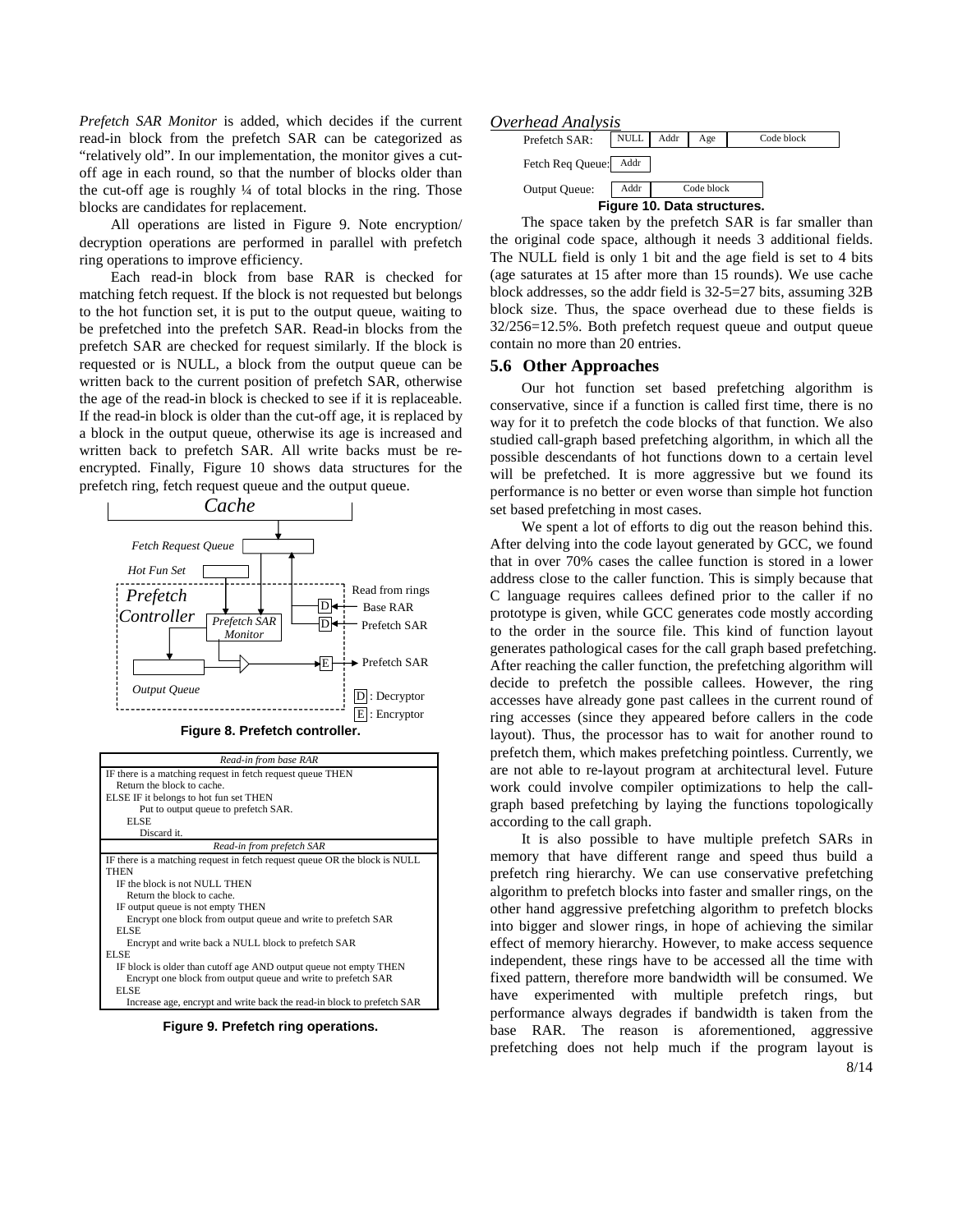inherently poor.

 Moreover, there are many other ways to construct independent memory access sequences. For example, we can read in and store a bunch of code blocks in a buffer then write them back to new locations after some time to confuse the attacker (we call this approach as shuffle buffer), or we can choose memory access locations according to a random distribution [7][8]. However, these approaches either cannot guarantee zero information leakage (the former case) or cannot work efficiently in real world (the latter case).

## **5.7 Other Considerations**

Integrity checking is needed to ensure code is not changed in memory. Hash tree [4] can be used for this purpose. Alternatively, we can build the hash tree based on the ring architecture. Each level of the hash tree nodes are put on a *Hash Ring*, with tree root staying on-chip. The ring being checked (at lowest level) and all its hash rings are read in sequentially, so each level of ring data can be checked with their hash values in the higher level ring. For an m-ary hash tree (i.e. m units of data are hash to 1 unit hash value), The range of the k+1 level hash ring is 1/m of the k level hash ring. After reading in m units of data from level k hash ring, we read 1 unit of  $k+1$  level hash for checking. So the bandwidth overhead is ∞

$$
1 + \sum_{k=1}^{\infty} 1/m^k = 1 + 1/(m-1)^{k-1}
$$

In a multi-process environment, a large prefetch buffer can cause slowdown due to context switches if we choose to store it as a part of process state, as mentioned in section 5.4. On the other hand, the prefetch ring takes very small on-chip space, therefore is more scalable with the number of active programs.

As mentioned before, the attacker may deprive most cache space from the program being attacked. This can lead to extremely severe slowdown for the attacked program due to long waiting time on the ring. However, our scheme can still guarantee no information is leaked under this worst case. Moreover, we believe it actually penalizes the attacker in some sense; a very slowly running/stalled program is likely to frustrate the attacker from trying to snoop to discover "interesting" program behavior.

The benchmarks used in our evaluation are from SPEC2000. Their sizes are not very big. For large-scale applications, the base RAR can be huge thus very slow. So, more bandwidth is required to speedup the access rings. Further, real applications might rely on shared libraries that can be much bigger than the application itself. Maintaining access rings to the shared library will cause bandwidth crisis. It is also not efficient to incorporate the shared library to the rings of every application that invokes it. A better solution could be like in Figure 11. Only the processor chip and the bank controller chips are assumed to be secure. All buses and memory banks are not secure. Program code is split and stored in separate banks in encrypted form. Multiple rings are maintained in separate banks with fixed access sequence. The bus bandwidth between each bank controller and its memory bank can be very high, so the

ring speed is high too. The communication channels between the processor and the bank controllers are allocated with low bandwidth. Fetch requests and return blocks are transmitted through these channels in encrypted form (we have to transmit some random data to achieve independent access sequences in the communication channels). Code in shared libraries is put in rings shared by multiple programs. Prefetch buffers can be moved to the bank controllers and prefetch rings might be constructed in memory banks by the bank controllers as well.



**Figure 11. Multiple rings with decoupled memory accesses.** 

# **6. Performance Evaluation**

**Table 1. Default architectural parameters.** 

| Clock frequency         | 1 GHz   | $L1$ $\text{ID}$      | DM, 8K, 1 cycle                                    |
|-------------------------|---------|-----------------------|----------------------------------------------------|
|                         |         |                       | 32B block                                          |
| Fetch queue             |         | 32 entries Unified L2 | 4way, 32B block                                    |
|                         |         |                       | $512K(8$ cycles)                                   |
|                         |         |                       | or 1M (12 cycles)                                  |
| Decode width            | 8       | Memory bus            | 200M, 8 Byte wide                                  |
| <b>Issue width</b>      | 8       | Memory latency        | first chunk: 80 cycles,                            |
|                         |         |                       | inter chunk: 5 cycles                              |
| Commit width            | 8       | <b>SNC</b> cache      | 64K, 4way, 32B                                     |
| <b>RUU</b> size         | 128     | Encryption/           | 50ns                                               |
|                         |         | Decryption latency    |                                                    |
| LSO size                | 64      | <b>Base RAR</b>       | 400MB/s bandwidth                                  |
| <b>Branch</b> predictor | Perfect | Prefetch buffer       | 8K, 4way, 32B                                      |
| TLB miss                |         |                       | 30 cycles Prefetch SAR range 1/20 of the code size |
| Hash tree               | 4-ary   | Prefetch SAR BW       | 200MB/s                                            |
|                         |         | Hot function set      | 20 entries                                         |

We evaluate our schemes on a processor model with default parameters in Table 1. All SPEC2000 integer benchmarks are used as representative applications. Implementation is done with the Simplescalar toolset [17]. We perform our experiments based on SimPoint [20] to capture the characteristics of benchmarks accurately. Each benchmark is fast-forwarded according to SimPoint then simulated by 100M instructions. Memory bus is 8 Byte wide and fully pipelined running at 200MHz. The base RAR is allocated with 400MB/s bandwidth, which is ¼ of the total bandwidth available. Clearly, the accesses to ring are all sequential and can be easily pipelined. We have two configurations for the unified L2 cache—512K or 1M. The encryption/decryption mechanism is built upon [2], incurring very little performance degradation. The SNC cache size and encryption/decryption latency are shown in the table. Hash tree is 4-ary (33% bandwidth overhead). Default prefetch buffer size is 16K and the prefetch SAR range is 1/20 of the total code size, bandwidth is 200MB/s (1/2 of the base RAR).

*IPC Comparison with Default Model*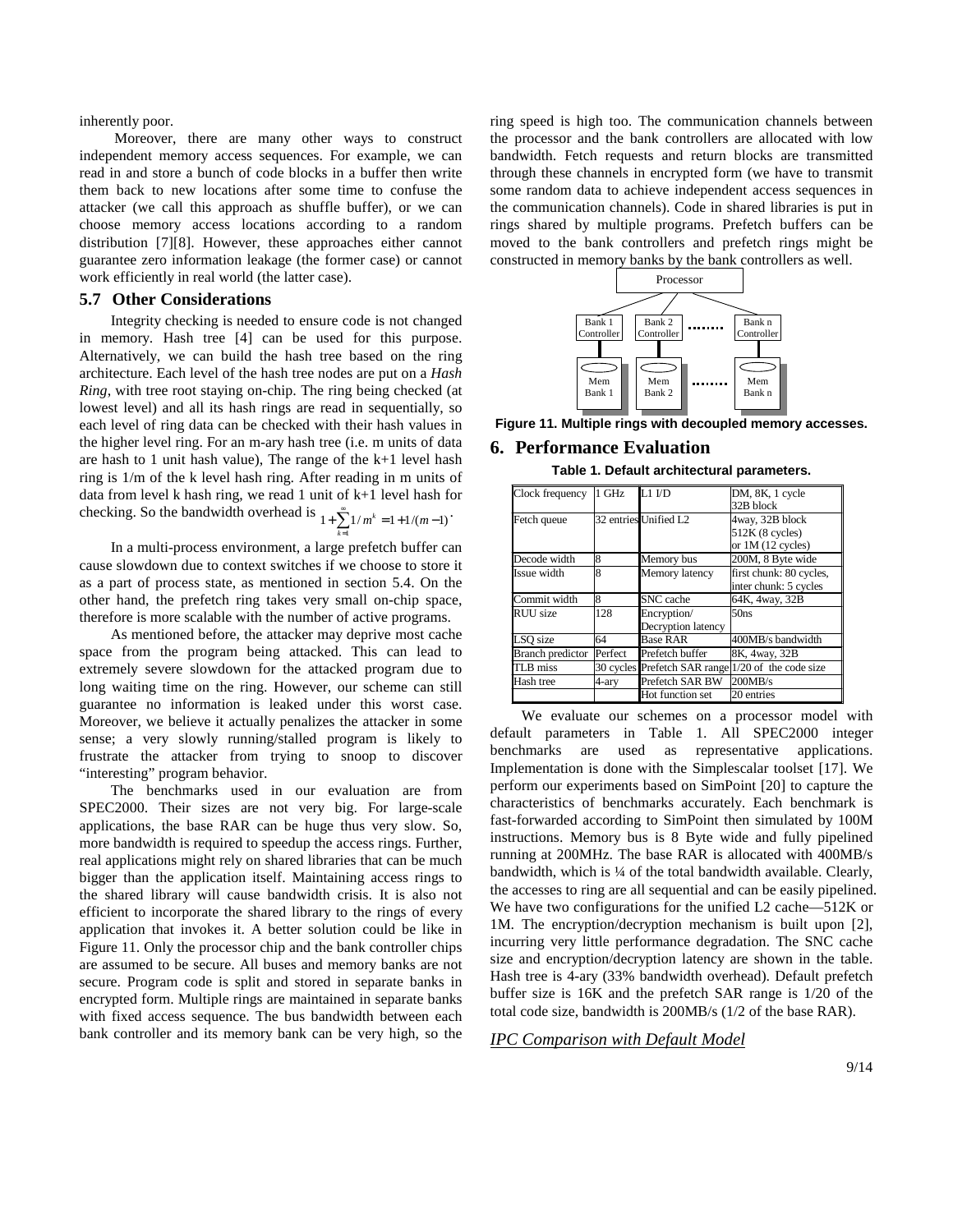Next, we compare the IPC for the two approaches (prefetch buffer and prefetch SAR) with the original IPC and the IPC with only the base RAR in Figure 12 and Figure 13. For clarity, we normalized the IPC numbers to the one with only one base RAR. Absolute IPC values are also shown in the figure. The long horizontal line marks where normalized IPC=1. Small horizontal lines above the bars are the original IPC after normalization. For each benchmark, the left bar is for the prefetch buffer, while the right bar is for the prefetch ring. Figure 12 evaluates the performance under 512K L2 model. We observe both approaches achieve big improvements over the base ring only case. The performance of the two approaches is very close. In half of the benchmarks, prefetch buffer is better, while in the other half, prefetch ring is better. For benchmarks with small degradation like bzip2 and mcf, the improvements of both prefetch schemes are also limited due to reduced optimization space. With only the base ring, the degradation from the original IPC is huge for some benchmarks like gcc (99.7%), vpr (93%), etc. 5 of the benchmarks have their normalized original IPC number out of the range of the figure. On average, base ring only approach degrades the performance by 73%. With prefetch buffer the degradation is reduced to 53%. With prefetch ring, the degradation is 52%. In the meantime, the prefetch buffer gets 71% speedup and the prefetch ring gets 74% speedup over the base ring only case. This is the cost for guaranteed security under our scheme, which is our objective in this work. As we will see later, allocating more prefetch buffer space and more bandwidth can give even bigger improvements. Notice that, the default model chosen by us is not the one with best performance, but the one with relatively small cost in term of chip area or memory bandwidth. With larger prefetch buffer or more bandwidth, we can further reduce the degradation—e.g. as shown later, 64K prefetch buffer can have 23% speedup over the 8K prefetch buffer, which reduce the degradation to about 42%. Perceivably, more costly prefetch buffer or ring can further cut down the degradation.

Figure 13 evaluates the 1M L2 model. The degradation is less than the 512K cache, and not surprisingly, the approaches get less improvement too. The prefetch buffer still performs closely with the prefetch ring. On average, the performance degradation for base ring only, prefetch buffer and prefetch ring are 65%, 45% and 44% respectively. The prefetch buffer improves 57% over the base ring only case, and the prefetch ring improves by 60%.



**Figure 12. IPC comparison with default model (512K L2).** 



**Figure 13. IPC comparison with default model (1M L2).** 



#### *Prefetch Buffer Size Sensitivity Study*

Figure 14 shows how prefetch buffer size affects the performance. We vary the prefetch buffer size based on the default model. For comparison, all IPCs are normalized to the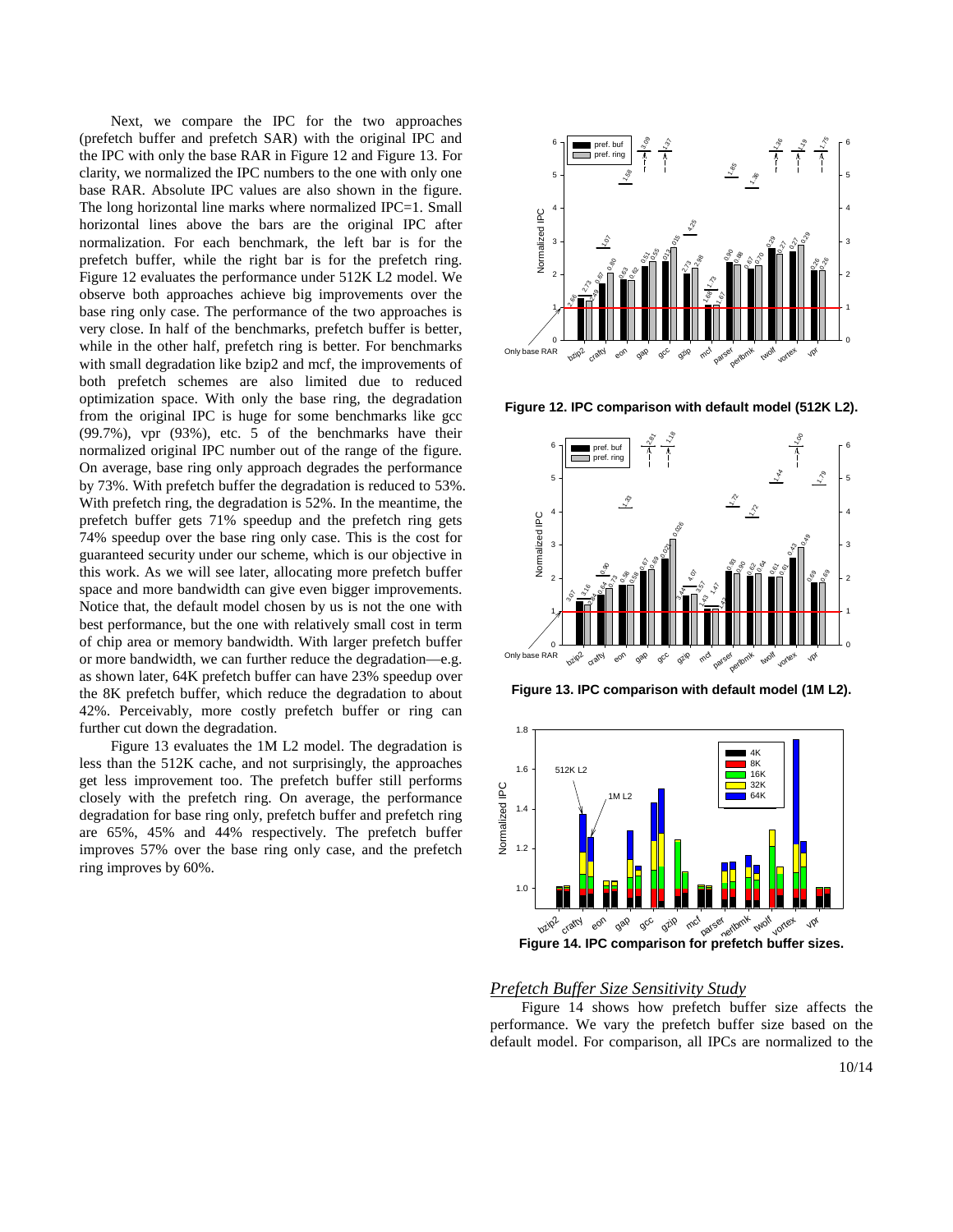one with 16K prefetch buffer. For each benchmark, we have one bar for 512K L2 cache and the other bar for 1M L2 cache. From the figure, we observe the IPC number grows monotonously with the prefetch buffer size. For some benchmarks like crafty, gap, gcc, vortex, larger prefetch buffer can clearly increase the IPC, while the others either have little improvement or saturate after either 16K or 32K size buffer. Another observation is the ones with 512K cache benefit more from large prefetch buffer. It is probably because more miss fetches are generated (except for gcc, its IPC is already very low for both cache sizes). On average, for 512K L2, IPC improvements against the default model are –15%(4K), 7%(16K), 13%(32K), 23%(64K). For 1M L2, the improvements are  $-4\%$  (4K), 5%(16K), 9%(32K), 13%(64K). With a 64K prefetch buffer, the performance degradation is 42% for 512K cache and 38% for 1M L2 cache.





#### **Figure 16. Ring bandwidth study.**

Next, we look into parameters of the prefetch ring. In Figure 15, we evaluate how the ring range affects performance. Four specific cases are studied. The prefetch ring range is set to

1/5, 1/10, 1/20 and 1/40 of the original code space respectively. For both cache sizes, most benchmarks can gain a little speedup when ring range becomes smaller, then slightly decrease or saturate when ring is too small. As shown in section 5.2, with fixed ring bandwidth, small range ring has faster speed. However, the number of code blocks that can be prefetched and stored on small range ring is also much fewer than the big range ring. When the prefetch ring becomes too small, some prefetched blocks cannot stay till they are referenced, which could lead to performance loss. Especially for gzip, bzip2 and mcf, whose original code sizes are already very small, the IPC decreases more when the prefetch ring is squeezed.

On average, for 512K cache, the IPC improvements over the 1/5 ring are 3.2%(1/10), 5.0%(1/20), 2.8%(1/40), and for 1M L2, the improvements are 3.1%(1/10), 4.9%(1/20), 2.8%(1/40). Thus, the ring range affects the performance less than the prefetch buffer size, and it is also very insensitive to the cache size. This is probably because prefetch ring can contain much more code blocks than the small prefetch buffer in most cases.

In Figure 16, another parameter--the ring bandwidth is varied, while keeping all other default configurations. The base RAR is running at the same speed as in the default model. We allocate 4 different bandwidth to the prefetch ring, i.e. ¼ of the base RAR, 1/3 of the base RAR, ½ of the base RAR and the same as the base RAR. At the bottom of Figure 16, we show the memory traffic accordingly. In most cases, more bandwidth leads to higher IPC. The reason is that most misses can be resolved earlier with a faster ring (as shown in section 5.2, for fixed ring range, more bandwidth leads to a faster ring). This is more significant when cache is 512K and IPC is lower.

In our experiments, we also attempted to lower the bandwidth of the base RAR and give the prefetch SAR more bandwidth. However, the performance actually suffers. The reason is that due to the poor code layout, the performance of prefetching algorithm is limited. There will be a considerable amount of cache misses that miss in prefetch ring again and turn to the base ring. Reducing the bandwidth of the base ring can result in performance loss due to those prefetch ring misses.

#### *Hot Function Set Size Sensitivity Study*



**Figure 17. IPC comparison with different sizes of the hot function set.**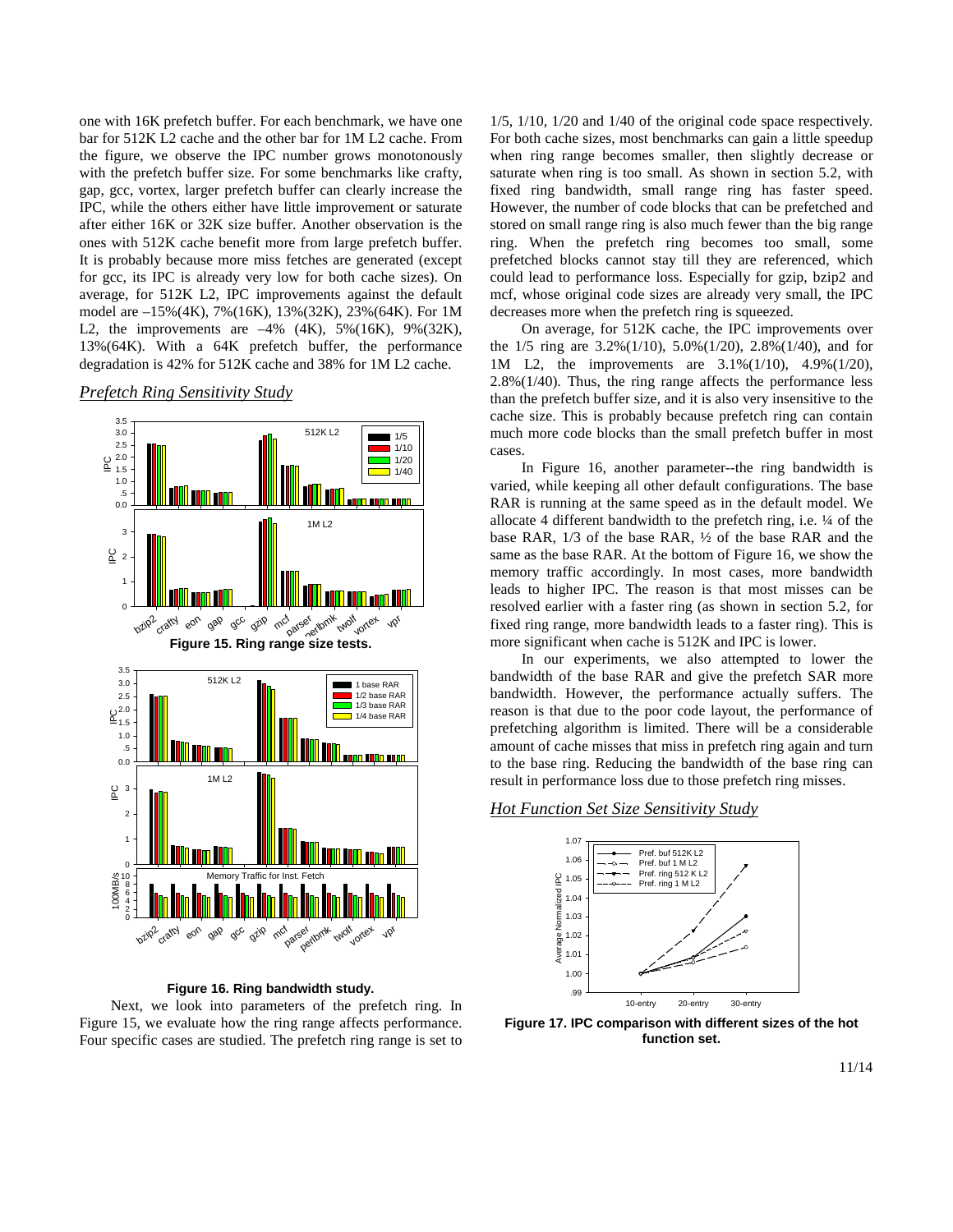Next, we evaluate how the hot function set size influences the IPC. In Figure 17, we first normalize the IPCs to the IPC under 10 entry hot function set. After normalization, big IPC benchmarks get the same representational weight as small IPC benchmarks. Then we take the average of all normalized IPCs. The average number is presented as the Y-axis value in the figure. Figure 17 shows the trend how IPC grows with bigger hot function set. It is worth noticing that for 1M L2, the increase is much less than the 512K L2. Also, prefetch ring benefits more from a big hot function set than the prefetch buffer. The first phenomenon can be explained as follows: with a small cache, more functions cannot be entirely hidden inside the cache, thus, a big function set is more desirable to trace those functions. The second phenomenon can be explained as: the prefetch ring is much bigger than the prefetch buffer. For the prefetch buffer, even if more hot functions are traced, it probably cannot hold them.

The overall improvements due to a larger hot function set are limited. From the figure, the maximal speed up is 6%.

## *Combined Prefetch Buffer and Ring*

Prefetch buffer and ring can be combined to further improve the performance. However, a combined approach has many design parameters, like prefetch buffer size, ring speed, ring bandwidth, etc. To better explore the design space, we use a 3D figure in Figure 18. The vertical axis is the average normalized IPC number, we first normalize all IPCs to the IPC with default configuration. Then all normalized IPCs are averaged to become one point in the figure. The other two dimensions are for prefetch buffer (X axis) and prefetch ring (Y axis) respectively. On the Y axis, 4 types of ring ranges and 4 types of ring bandwidth form 16 combinations, e.g. 1/40R-1/2B means that ring range is 1/40 of the original code and ring bandwidth is ½ of the base RAR.



**Figure 18. Design space for combined buffer & ring(512K L2)** 



**Figure 19. Design space for combined buffer & ring(1M L2)** 

From Figure 18, it is not surprising that the combined approach can achieve better performance. The best case can reduce performance degradation to 38%. However, the incremental improvements are marginal considering the hardware costs for both ring and buffer. Conceivably, prefetch buffer and ring may have many duplicated code blocks, wasting bandwidth and area. Clearly, the IPC can be improved most significantly with larger prefetch buffer. Given a fixed prefetch buffer size, we see waves along the Y-axis. Each wave has the same ring bandwidth. With more bandwidth the waves go higher. Inside each wave, as ring range decreases, the IPC first increases then decreases as explained earlier.

The figure gives architects many choices to implement the combined scheme. If the on-chip area is not a concern, large prefetch buffer is a good choice. With big prefetch buffer, waves become flat, because the program working set can be mostly fit in the buffer. The architect can pick a relatively small and low bandwidth ring. If on-chip space is limited, but memory bandwidth is relatively cheap, giving the prefetch ring more bandwidth is quite effective. Finally, if both prefetch buffer size and ring bandwidth are set, choosing a proper ring range is important, esp. when prefetch buffer is small.

Figure 19 shows the design space for 1M L2. We notice the whole surface is more flat, indicating less improvements due to reduced cache misses. Other properties are very close to the one with 512K cache. The best case can reduce performance degradation to 34%.

# **7. Related Work**

## *XOM Architecture*

The *eXecute Only Memory (XOM)* Architecture [1] was proposed to support copy and tamper resistant software. Both code and data are encrypted outside the security boundary. Recent advances can preserve privacy and integrity for off-chip data and code with reasonable slowdown [references]. However, XOM like architecture fails to address the information leakage through instruction access sequence, which is the main focus of our work. XOM like architecture forms a part of the infrastructure of our security system.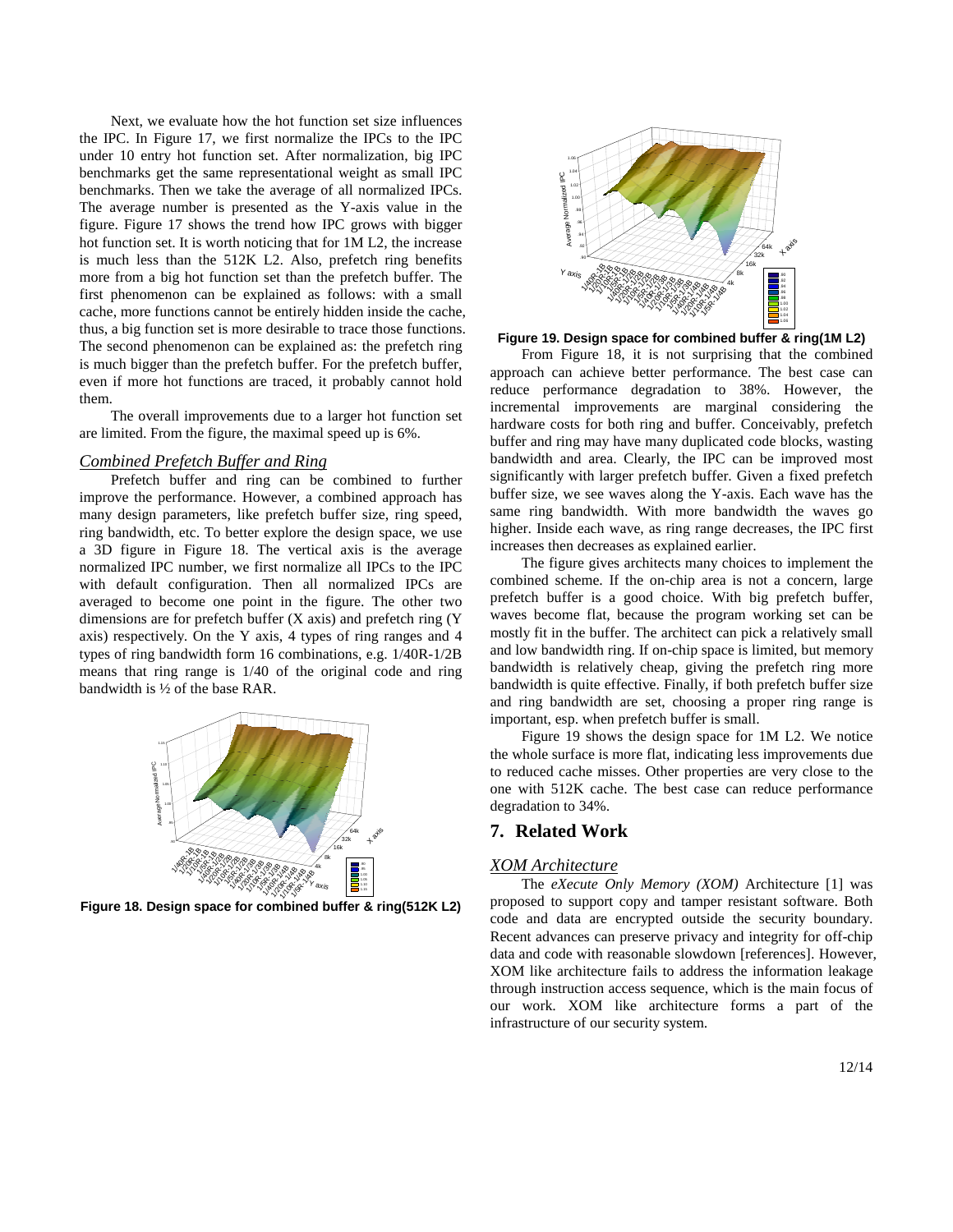## *Oblivious RAM*

Goldreich [7][8] realized that software protection should prevent the attacker from "learning the program" by experimenting with it, e.g. feeding it with different inputs and monitoring the different behavior of the secure processor. In this work, they studied a specific problem of hiding program memory access pattern, which is a major step towards a leakageprotection processor and is also the problem we try to solve in this paper. Their work studied the problem in a theoretical view and proved that the lower bound of running a program without leaking memory access pattern is  $t \log_2 m$ , in which t is the

original running time of the program, m is the number of locations in the external memory. This model is no longer valid in modern processors. One obvious problem is that there is no cache or memory hierarchy in this model, thus every instruction fetch has to go to external memory. Also, architectural issues regarding building a real processor remained unaddressed in their work that we have addressed here investigating different tradeoffs involved in the solution space.

## *DS5002FP*

DS5002FP microcontroller [9] is a widely used commercial bus-encryption processor. This chip not only encrypts data in the memory, but also addresses. Instructions and data are not stored in their original order, but rather in seemingly random locations in memory. To access a code block, the original address must be encoded and the address after encoding is used to access the memory. They claim that due to the bus encryption, it is virtually impossible to determine the original control flow of the program. However, the code locations are never changed in memory during program execution. In other words, an original address is always translated to the same address that is sent to the memory. For example, if a loop contains blocks: 100,101,102, and block 100 is actually at address 231 (so 100 will be encoded as 231), block 101 is at 371, block 102 is at 483. Although after encoding, the loop is not stored in contiguous memory locations, the attacker can still detect the sequence 231-371-483 to appear repeatedly as the loop executes. Branches cannot be hidden either. If 102 (483) has two successors: 103 (876) and 104 (751), then by observing two access sequences 483-876 and 483-751, the attacker can conclude there is a branch after block 483. The sequences before and after encryption have exactly the same nature. Therefore, simply permutating code blocks in memory through static encryption does not help at all. On the other hand, it is impossible to encode the same address differently each time, since the code block is at fixed location in memory.

DS5002FP also tries to confuse the attacker by issuing random read accesses between actual read accesses generated by the program. However, this does not work either. Assuming the program enters a loop that runs for a large number of iterations. It quickly turns out, among the access addresses on the instruction address bus, a number of addresses (those actually in the loop) always repeat, while others (randomly generated ones) only appear occasionally. After the actual access addresses are identified, the attacker can simply ignore other random reads.

DS5002FP has been actually completely cracked by Kuhn [6]. The paper describes how the author found out the correspondence between instructions and their ciphertext. Using this, he could construct a program to read out the secret key.

## *Code Obfuscation*

Code obfuscation has been proposed to change the code structures at compilation time to make it very different from the original code. The main goal of code obfuscation is to stop reverse engineering a program using dis-assemblers, debuggers etc. While static control is made difficult to crack, dynamic control flow if monitored could still reveal critical program information. Thus, code obfuscation cannot provide security guarantee [10] but only makes it relatively hard to crack the code. In our work we are providing security guarantees although the performance is somewhat degraded. We also propose mechanisms to reduce the overheads arising out of these guarantees.

## **8. Conclusion**

Providing security guarantees to the problem of software rights protection imply not leaking any control flow information which could generate a unique fingerprint that could be matched compromising intellectual property of the software. In this work, we devise processor mechanisms that establish such guarantees. However, establishing such guarantees entails performance loss. We propose different mechanisms involving prefetch ring, prefetch buffer to alleviate such a loss. We then provide a design space exploration that measures the impact of different parameters and proposes solutions under different constraints (such as the on-chip area etc.). The final recommendations are: with enough on-chip space, prefetch buffer provides better performance in general, otherwise if bandwidth is cheap, prefetch ring is more suitable. When both of them are cheap, we can use a combined approach to further improve performance.

## **REFERENCES**

- [1] D. Lie, C. Thekkath, M. Mitchell, P. Lincoln, D. Boneh, J. Mitchell, M. Horowitz, *"*Architectural Support for Copy and Tamper Resistant Software," *ASPLOSIX,* Nov. 2000.
- [2] J.Yang, Y.Zhang, L.Gao, "Fast Secure Processor for Inhibiting Software Piracy and Tampering," *In Proc. 36th International Symposium on Microarchitecture, to appear,* Dec. 2003.
- [3] E.Suh, D.Clarke, B.Gassend, M.v.Dijk, S.Devadas, "Efficient Memory Integrity Verification and Encryption for Secure Processors", *Proceedings of the 36th International Symposium on Microarchitecture (MICRO)*, December 2003.
- [4] B.Gassend, G.E.Suh, D.Clarke, M.v.Dijk, S.Devadas, "Caches and Hash Trees for Efficient Memory Integrity Verification", *The 9th International Symposium on High Performance Computer Architecture (HPCA9),*Feb. 2003.
- 13/14 [5] G. E.Suh, D.Clarke, B.Gassend, M.v.Dijk, S.Devadas, "AEGIS: Architecture for Tamper-Evident and Tamper-Resistant Processing," *Proceedings of the 17th International Conference on*